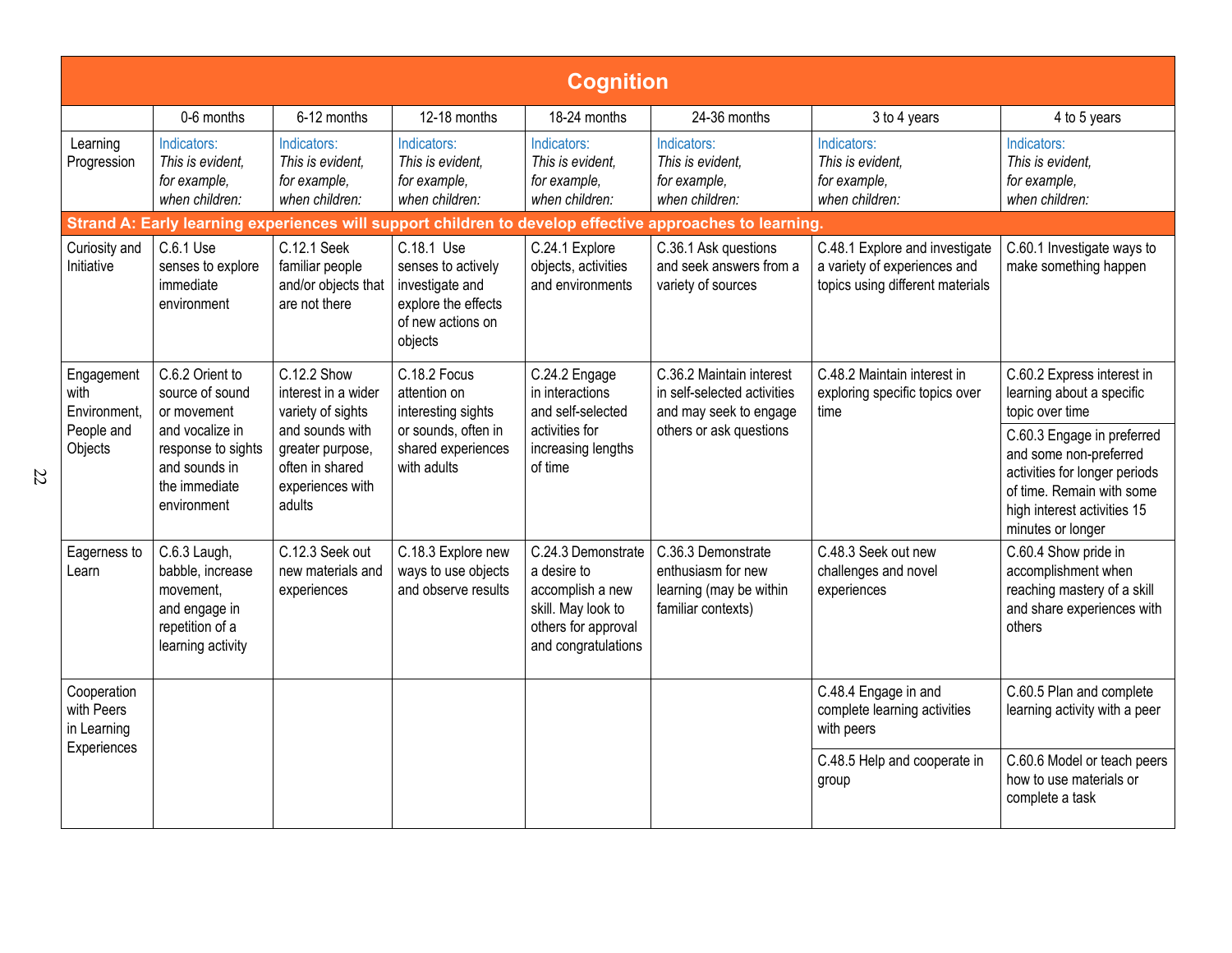| Strand B: Early learning experiences will support children to use logic and reasoning. |                                                                                                                                                               |                                                                                                                            |                                                                                                               |                                                                                                                                                       |                                                                                                                             |                                                                                                                                                                                  |                                                                                                                                                                                                                                           |  |  |
|----------------------------------------------------------------------------------------|---------------------------------------------------------------------------------------------------------------------------------------------------------------|----------------------------------------------------------------------------------------------------------------------------|---------------------------------------------------------------------------------------------------------------|-------------------------------------------------------------------------------------------------------------------------------------------------------|-----------------------------------------------------------------------------------------------------------------------------|----------------------------------------------------------------------------------------------------------------------------------------------------------------------------------|-------------------------------------------------------------------------------------------------------------------------------------------------------------------------------------------------------------------------------------------|--|--|
|                                                                                        | 0-6 months                                                                                                                                                    | 6-12 months                                                                                                                | 12-18 months                                                                                                  | 18-24 months                                                                                                                                          | 24-36 months                                                                                                                | 3 to 4 years                                                                                                                                                                     | 4 to 5 years                                                                                                                                                                                                                              |  |  |
| Cause and<br>Effect                                                                    | C.6.4 Show<br>interest in the<br>results of their<br>actions and<br>"accidental"<br>discoveries                                                               | C.12.4 Recognize<br>effect of actions<br>on object - cause<br>and effect (e.g.,<br>shake a rattle and it<br>makes a sound) | C.18.4 Learn<br>by observing or<br>listening to others<br>and repeating<br>their actions or<br>verbalizations | C.24.4 Repeat actions over<br>and over and notice results                                                                                             | C.36.4 Vary actions to<br>observe different results<br>(e.g., hit lever harder to<br>see if result changes)                 | C.48.6 Manipulate<br>materials and<br>communicate about<br>the impact of own<br>actions                                                                                          | C.60.7 Try multiple uses<br>of same materials and<br>observe differing results                                                                                                                                                            |  |  |
| Attributes,<br>Sorting and<br>Patterns                                                 | C.6.5 Recognize<br>familiar people<br>or objects in<br>the immediate<br>environment (e.g.,<br>notice differences<br>between various<br>people and<br>objects) | C.12.5 Respond<br>to new or<br>novel objects<br>with interest,<br>recognizing<br>differences                               | C.18.5 Match objects<br>that are the same<br>(simple categorizing)                                            | C.24.5 Sort objects by type<br>(e.g., cars and blocks) and<br>put some objects in order<br>(e.g., lines up three objects<br>from smallest to biggest) | C.36.5 Identify differences<br>between objects across<br>multiple characteristics<br>(e.g., texture, color,<br>shape, size) | C.48.7 Identify<br>similarities and<br>differences in objects,<br>people, events,<br>sounds based on one<br>attribute (e.g., same<br>or different colors,<br>loud or soft sound) | C.60.8 Compare relative<br>attributes of objects, people,<br>events, sounds (e.g.,<br>louder, more, less)                                                                                                                                 |  |  |
|                                                                                        |                                                                                                                                                               |                                                                                                                            |                                                                                                               |                                                                                                                                                       |                                                                                                                             | C.48.8 Recognize<br>patterns in routines,<br>objects and/or<br>sounds and replicate<br>sequence using<br>objects or language                                                     | C.60.9 Use familiar patterns<br>to solve problems and<br>reason (e.g., if we go to the<br>library every other day and<br>we went yesterday, today<br>we will)                                                                             |  |  |
|                                                                                        |                                                                                                                                                               |                                                                                                                            |                                                                                                               |                                                                                                                                                       |                                                                                                                             |                                                                                                                                                                                  | C.60.10 Begin to question<br>accuracy of information<br>and sources as evidenced<br>by sharing conflicting<br>information from another<br>source (e.g., when the<br>teacher shares information<br>with class, says, "But my<br>dad says") |  |  |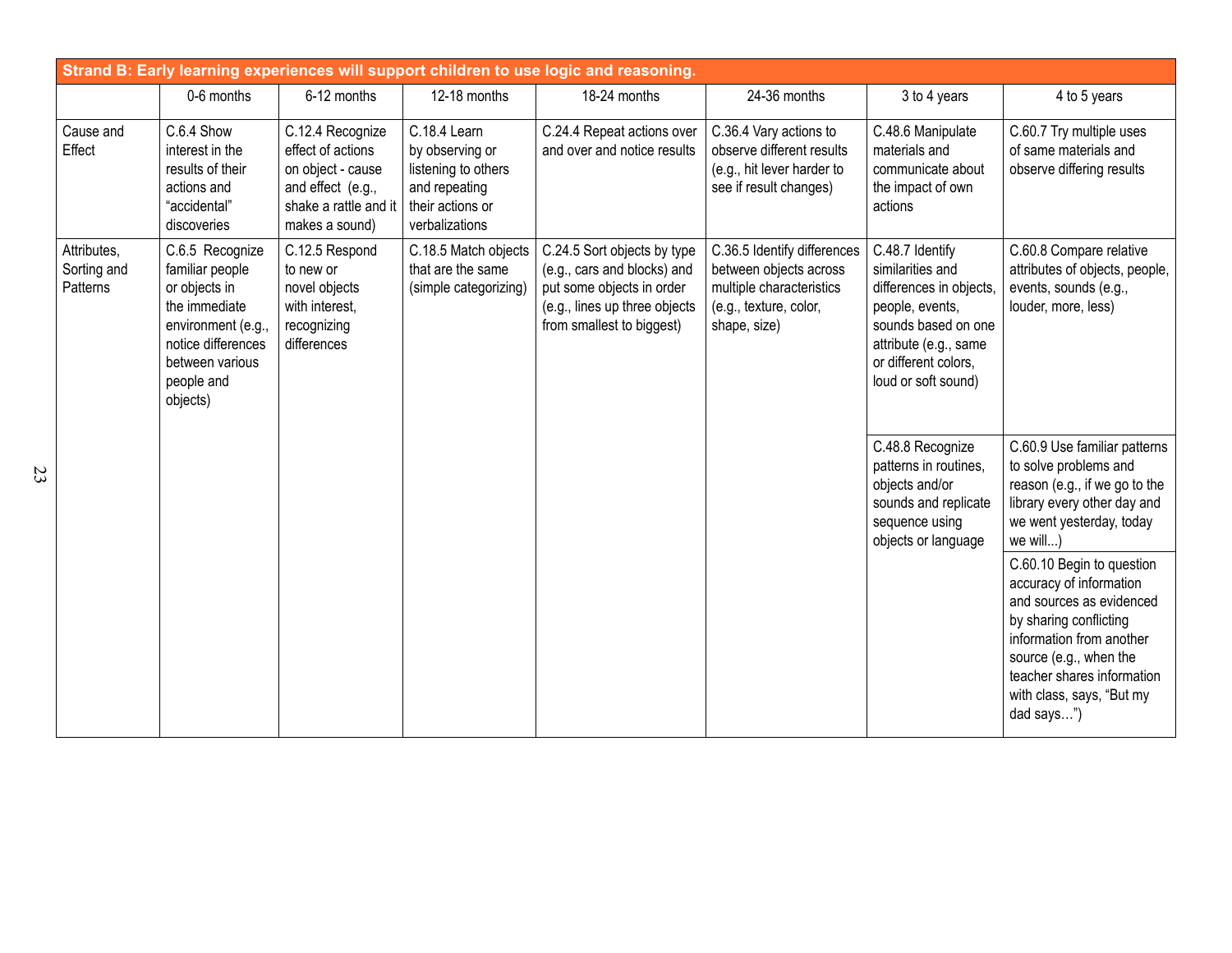| Strand B: Early learning experiences will support children to use logic and reasoning (continued). |                                                                                                             |                                                                                                                                           |                                                                                                                                  |                                                                                                                         |                                                                                                                 |                                                                                                                                    |                                                                                                                                                                                                                                                          |  |  |
|----------------------------------------------------------------------------------------------------|-------------------------------------------------------------------------------------------------------------|-------------------------------------------------------------------------------------------------------------------------------------------|----------------------------------------------------------------------------------------------------------------------------------|-------------------------------------------------------------------------------------------------------------------------|-----------------------------------------------------------------------------------------------------------------|------------------------------------------------------------------------------------------------------------------------------------|----------------------------------------------------------------------------------------------------------------------------------------------------------------------------------------------------------------------------------------------------------|--|--|
|                                                                                                    | 0-6 months                                                                                                  | 6-12 months                                                                                                                               | 12-18 months                                                                                                                     | 18-24 months                                                                                                            | 24-36 months                                                                                                    | 3 to 4 years                                                                                                                       | 4 to 5 years                                                                                                                                                                                                                                             |  |  |
| Problem<br>Solving                                                                                 | C.6.6 Sometimes<br>will show they<br>can solve<br>problems by<br>reaching for<br>desired toys or<br>blanket | C.12.6 Use a variety<br>of actions to obtain<br>desired objects                                                                           | C.18.6<br>Purposefully<br>experiment with<br>the effects of<br>new actions upon<br>objects                                       | C.24.6 Try a successful<br>strategy in a new situation<br>(e.g., tugging or prying on<br>something that is stuck)       | C.36.6 Use objects in<br>new and unexpected<br>ways to solve problems<br>through trial and error                | C.48.9 Think of and<br>try an alternative<br>strategy when a<br>first attempt at<br>solving a problem is<br>unsuccessful           | C.60.11 Try multiple<br>strategies to solve a problem<br>and draw on multiple<br>resources (e.g., look at what<br>a peer is doing for ideas)                                                                                                             |  |  |
|                                                                                                    |                                                                                                             | C.12.7 Solve<br>simple manipulative<br>challenges through<br>observation and<br>imitation (e.g., putting<br>something "into a<br>bucket") | C.18.7 Utilize<br>shapes and<br>sorting boxes.<br>May use trial and<br>error to fit objects<br>together                          | C.24.7 Take things apart and<br>try to put them back together                                                           | C.36.7 Use spatial<br>relationships to solve<br>problems (e.g., fit pieces<br>into puzzle)                      |                                                                                                                                    |                                                                                                                                                                                                                                                          |  |  |
| Symbolic<br>Representation                                                                         |                                                                                                             |                                                                                                                                           | C.18.8 Use<br>dolls and stuffed<br>animals as if they<br>were real (e.g.,<br>rocks doll, pets<br>stuffed dog)                    | C.24.8 Play with dolls or<br>stuffed animals and realistic<br>props together (e.g., use a<br>play spoon to feed a doll) | C.36.8 Use a similar<br>object to represent<br>another object in play<br>(e.g., pretend a pencil is<br>a spoon) | C.48.10 Use or make<br>a prop to represent<br>an object (e.g., build<br>a telephone)                                               | C.60.12 Use dissimilar<br>objects to represent other<br>objects in play or perform<br>an action with an imaginary<br>object (e.g., use stirring<br>action without anything in<br>hand)                                                                   |  |  |
|                                                                                                    |                                                                                                             |                                                                                                                                           | C.18.9 Engage in<br>pretend play with<br>realistic objects<br>(e.g., uses a play<br>phone to pretend<br>to make a phone<br>call) | C.24.9 Act out familiar<br>functions in play (e.g.,<br>sweeping floor, pouring milk)                                    | C.36.9 Act out relational<br>roles in play (e.g., mom<br>or dad with baby)                                      | C.48.11 Act out<br>actions or scenarios<br>involving familiar<br>roles (e.g., teacher,<br>doctor, firefighter)                     | C.60.13 Engage in extended<br>pretend play scenarios and<br>display recognition of the<br>difference between pretend<br>or fantasy situations and<br>reality                                                                                             |  |  |
|                                                                                                    |                                                                                                             |                                                                                                                                           |                                                                                                                                  |                                                                                                                         |                                                                                                                 | C.48.12 Represent<br>people, places<br>or things through<br>simple drawings,<br>movements and<br>three-dimensional<br>construction | C.60.14 Represent people,<br>places or things through<br>drawings, movements<br>and/or three-dimensional<br>constructions that are<br>increasingly abstract (e.g.,<br>may draw a map that<br>includes an "X" that marks<br>the location of the treasure) |  |  |

24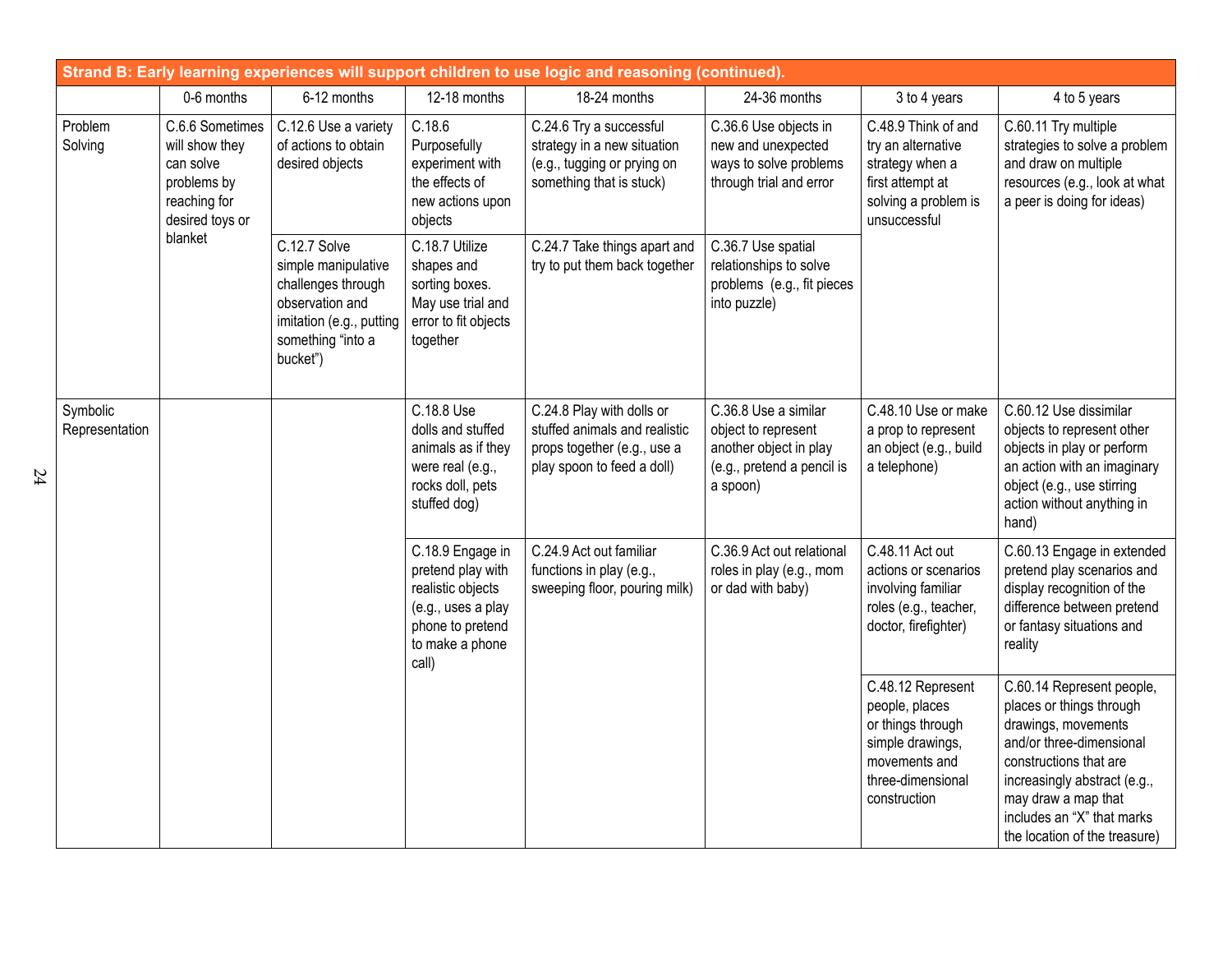| Strand C: Early learning experiences will support children to strengthen executive function. |                                                      |                                                               |                                                                              |                                                                                                                                                                |                                                                                                                          |                                                                                                                                                                                                                |                                                                                                                                                                                                                     |  |
|----------------------------------------------------------------------------------------------|------------------------------------------------------|---------------------------------------------------------------|------------------------------------------------------------------------------|----------------------------------------------------------------------------------------------------------------------------------------------------------------|--------------------------------------------------------------------------------------------------------------------------|----------------------------------------------------------------------------------------------------------------------------------------------------------------------------------------------------------------|---------------------------------------------------------------------------------------------------------------------------------------------------------------------------------------------------------------------|--|
|                                                                                              | 0-6 months                                           | 6-12 months                                                   | 12-18 months                                                                 | 18-24 months                                                                                                                                                   | 24-36 months                                                                                                             | 3 to 4 years                                                                                                                                                                                                   | 4 to 5 years                                                                                                                                                                                                        |  |
| Choosing and<br>Planning                                                                     |                                                      | C.12.8 Indicate<br>preferences<br>nonverbally                 | C.18.10 Indicate<br>preferences by<br>pointing and using<br>one or two words | C.24.10 Indicate preferences<br>using simple language                                                                                                          | C.36.10 Make choices<br>based on preferences                                                                             | C.48.13 With adult<br>assistance, choose<br>activities and plan<br>what to do                                                                                                                                  | C.60.15 Make a plan, follow<br>through and review plan<br>based on what they actually<br>did. Indicate reasons for<br>choice, set goals and follow<br>plan                                                          |  |
| Task<br>Persistence                                                                          | C.6.7 Repeat<br>actions to obtain<br>similar results | C.12.9 Practice an<br>activity many times<br>until successful | C.18.11 Complete<br>simple activities                                        | C.24.11 Complete simple<br>activities despite frustration                                                                                                      | C.36.11 Complete self-<br>selected short-term<br>activities many times to<br>gain mastery                                | C.48.14 Continue<br>working through<br>moderately difficult<br>activities, despite<br>some frustration                                                                                                         | C.60.16 Complete longer<br>term and more complex<br>tasks with a focus on the<br>goal, despite frustration                                                                                                          |  |
| Cognitive<br>Flexibility                                                                     |                                                      |                                                               | C.18.12 Use<br>objects in new and<br>unexpected ways                         | C.24.12 Purposefully try<br>multiple ways of using the<br>same objects                                                                                         | C.36.12 Realize when<br>something is not working<br>and with adult assistance<br>can try another approach                | C.48.15 With adult<br>assistance, stop and<br>consider alternatives<br>when encountering a<br>problem                                                                                                          | C.60.17 Generate or seek<br>out multiple solutions to a<br>problem                                                                                                                                                  |  |
| Working<br>Memory                                                                            |                                                      |                                                               |                                                                              | C.24.13 Hold in mind a<br>simple task long enough to<br>complete it (e.g., wiping a<br>table, walking across the<br>room to throw something in<br>the garbage) | C.36.13 Remember<br>where recently used<br>objects were placed                                                           | C.48.16 Engage in<br>games that involve<br>remembering (e.g.,<br>memory)                                                                                                                                       | LR.60.18 Hold in mind the<br>topic of group discussion<br>and contribute personal<br>experience (e.g., when<br>talking about something that<br>is broken says, "My mom<br>used a screwdriver to fix our<br>shelf.") |  |
| Regulation of<br>Attention and<br>Impulses                                                   |                                                      |                                                               |                                                                              | C.24.14 Engage in<br>interactions and self-selected<br>activities for increasing<br>length of time                                                             | C.36.14 Maintain focus<br>on high-interest activities<br>in the face of routine<br>distractions                          | C.48.17 Maintain<br>focus on high-interest<br>activities in the face<br>of minor social or<br>sensory distractions                                                                                             | C.60.19 Engage in preferred<br>and some non-preferred<br>activities for longer periods<br>of time. Remain with some<br>high-interest activities 15<br>minutes or longer                                             |  |
|                                                                                              |                                                      |                                                               |                                                                              |                                                                                                                                                                | C.36.15 With adult<br>support, resist impulses<br>in structured settings<br>for brief, but increasing<br>periods of time | C.48.18 With adult<br>reminders can briefly<br>inhibit initial response<br>(e.g., stop imitating<br>inappropriate<br>behaviors of peers,<br>wait turn to respond<br>to question or prompt<br>in group setting) | C.60.20 Typically resists<br>impulses and can wait<br>longer to respond in more<br>structured settings (e.g., at<br>a restaurant, in circle time in<br>preschool)                                                   |  |

25